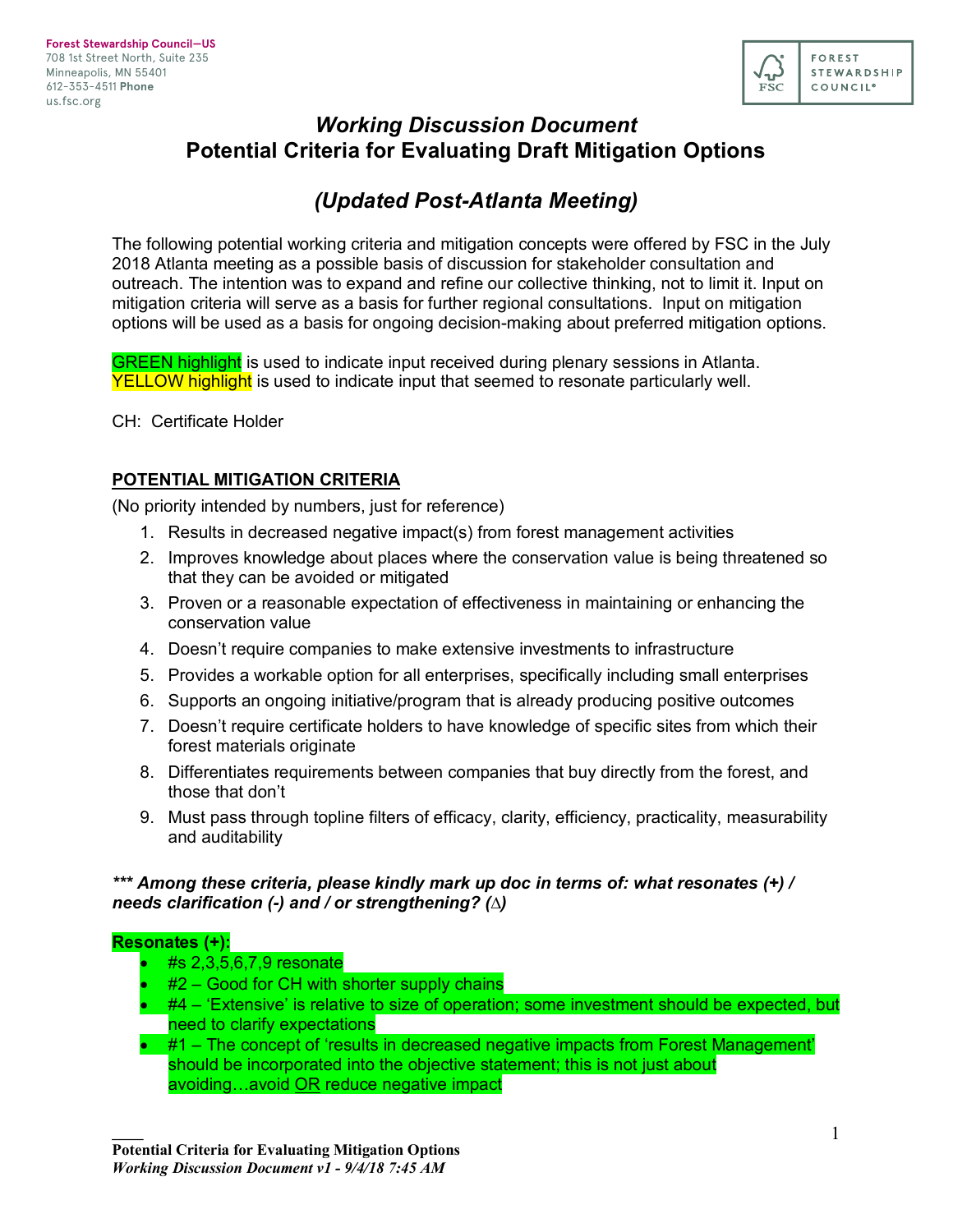• #8 – Someone in chain should know the site-specific information, even if it's not the CH; this criterion should be considered together with #7 (i.e., accountability, but with recognition of antitrust concerns)

# **Needs Clarification / Doesn't Work (-):**

- #8 The idea of 'differentiation' needs a lot more clarification
- #4 Why just infrastructure? Many other potential investments (people, etc.)
- #5 Not sure whether this meant every option must have this criteria, or whether this criteria should be applied at the level of the 'set' of options; this actually applies to the set of criteria as a whole – there is a mixture – consider sub-dividing the criteria in this way

#### **Needs Strengthening (∆):**

- Need to emphasize through language used throughout the process that forest management can be a positive influence, not always negative, and that we are looking to increase the use of compatible and positive practices
- Perhaps a criterion more focused on collaboration, instead of individual responsibilities of individual CH; focus on common effort to increase impact
- $\bullet$  #6 There are a lot of existing plans that have a lot of good ideas that need to be implemented; adapt to include ideas already identified, not just those already implemented
- $\bullet$  #5 Are there mitigation options considered that might be more feasible for large or small? So as long as there are differentiated options in the set, not all options should be required to be differentiated.
- #1 & #3 go hand in hand, but what is meant by 'decreased negative impact' or by 'enhance or improve'; need more clarity on these terms
- #3 What is 'reasonable expectation'? Who's expectation?
- Need clarification: Should mitigation actions be applied within areas of specified risk, or within procurement area as a whole? *FSC Response: Mitigation actions should be applied in a way so that the impact of the action reduces the identified risk within the specified risk area.*

### **Native Longleaf Pine Systems – key dynamics to consider:**

- $\div$  Once one of the most widespread forest types in the US, but reduced to less than 5% of original range, becoming one of the rarest forest systems in the world. Recent restoration successes, but still extremely rare. 'Native' indicates that it is on a site that has historically been maintained as longleaf pine – may be planted or naturally regenerated.
- \* Fire dependent systems that include Longleaf Pine as the dominant tree, little mid-story trees and shrubs, and a well-developed, highly diverse ground layer. Associated with high animal and plant diversity, including many rare, threatened and endangered species.
- Conversion to other forest types, management techniques that inhibit native understory communities and modification of hydrology are identified threats from forest management activities.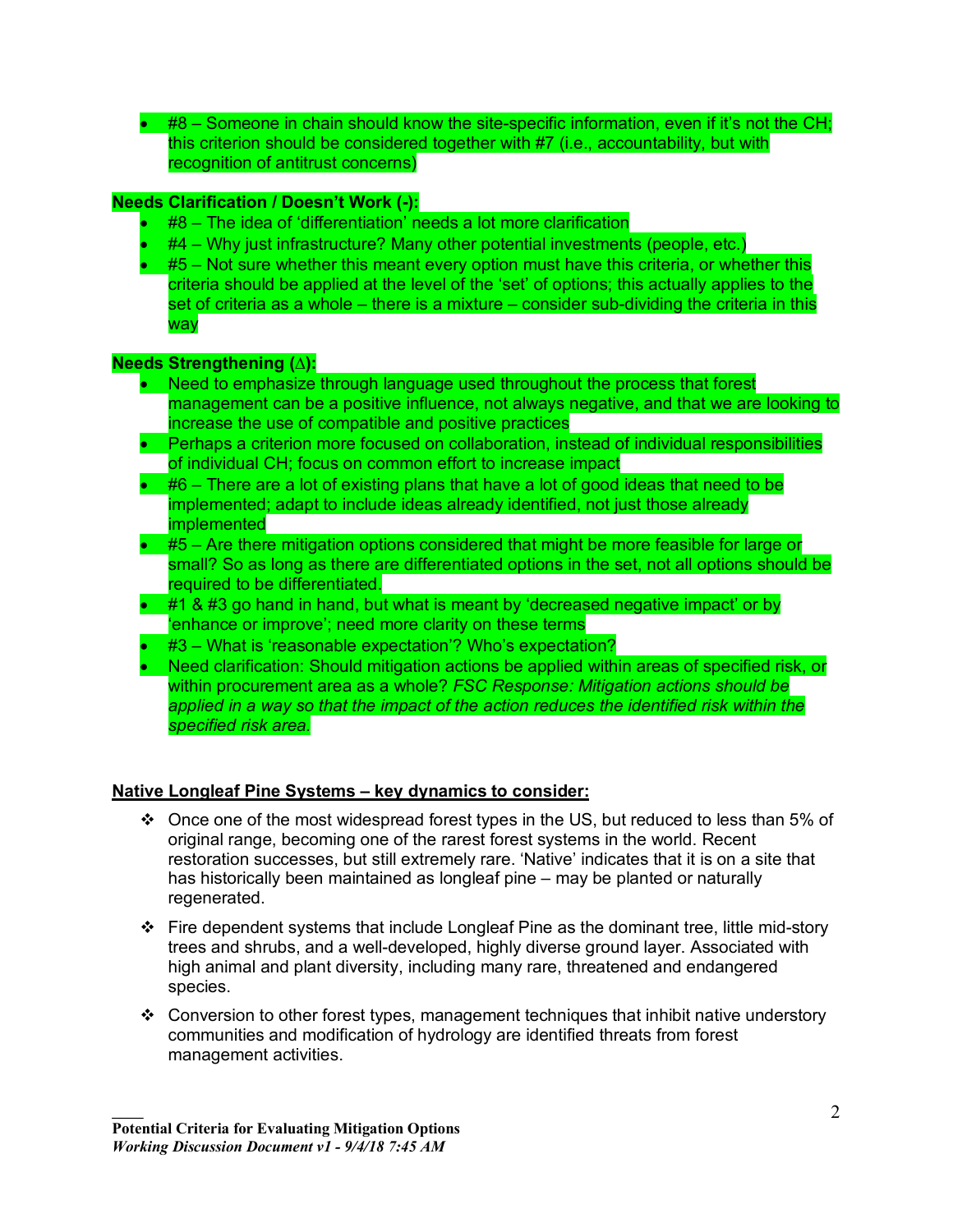*POTENTIAL Mitigation actions suggested to date in conversations with technical experts regarding Native Longleaf Pine Systems (NLPS):*

- $\circ$  Develop a really good map of high-value NLPS so that they can be more easily maintained/enhanced
- $\circ$  Provide monetary or in-kind support to the Longleaf Alliance, The Nature Conservancy, National Wild Turkey Federation, The Conservation Fund or equivalent organizations for projects on public or private lands to maintain/enhance NLPS and/or promote working land easements
- $\circ$  Work with potential suppliers/landowners (particularly the larger ones) to get them to agree that they will manage for NLPS
- $\circ$  Promote value-added supply chains for longleaf pine wood products to incentivize longer rotations and ecological forestry.
- $\circ$  Work collaboratively to secure Native Longleaf Pine habitat for Longleaf-dependent species that are candidates for federal endangered species listing, working to preclude the need for listing and ensure that the forest areas secured will not be threatened by incompatible forest management activities. Through a multi-species Candidate Conservation Agreement with Assurances? Something like the Gopher Tortoise Initiative, but with the broader NLPS as focus?
- $\circ$  Through the National Fish & Wildlife Foundation or the Longleaf Alliance, develop a fund that will help to fill the gap created when there are more landowners willing to plant and manage NLPS than cost share dollars available.

#### **NLPS Top-Line Input**

- Strong support for educational outreach related to the function of native LLP systems
- Need for education on fire and prescribed/controlled burns
- Auditability need clear measures on financial/in-kind donation, "How much is enough?"
- Generally liked ideas related to developing maps, but not with specific locations; need to work with those already generating these kinds of maps
- Revisit 'native' definition, focus not just on overstory but also understory
- Restorability of the understory system must remain part of the focus; there are stands that can be re-habilitated, because they have the understory (even if the overstory species are wrong)
- Define whether there is a goal for # acres (beyond which NLPS would no longer be considered 'rare')
- Caution be aware that there might be unforeseen consequences in some of these options; detailed maps could lead to intentional harvest of an area that is perceived as a concern because it is related to specified risk
- Clarify not just what organizations, but also specific programs/projects that should be supported
- Identify/focus on potential partnerships need to collaborate with different partnerships/organizations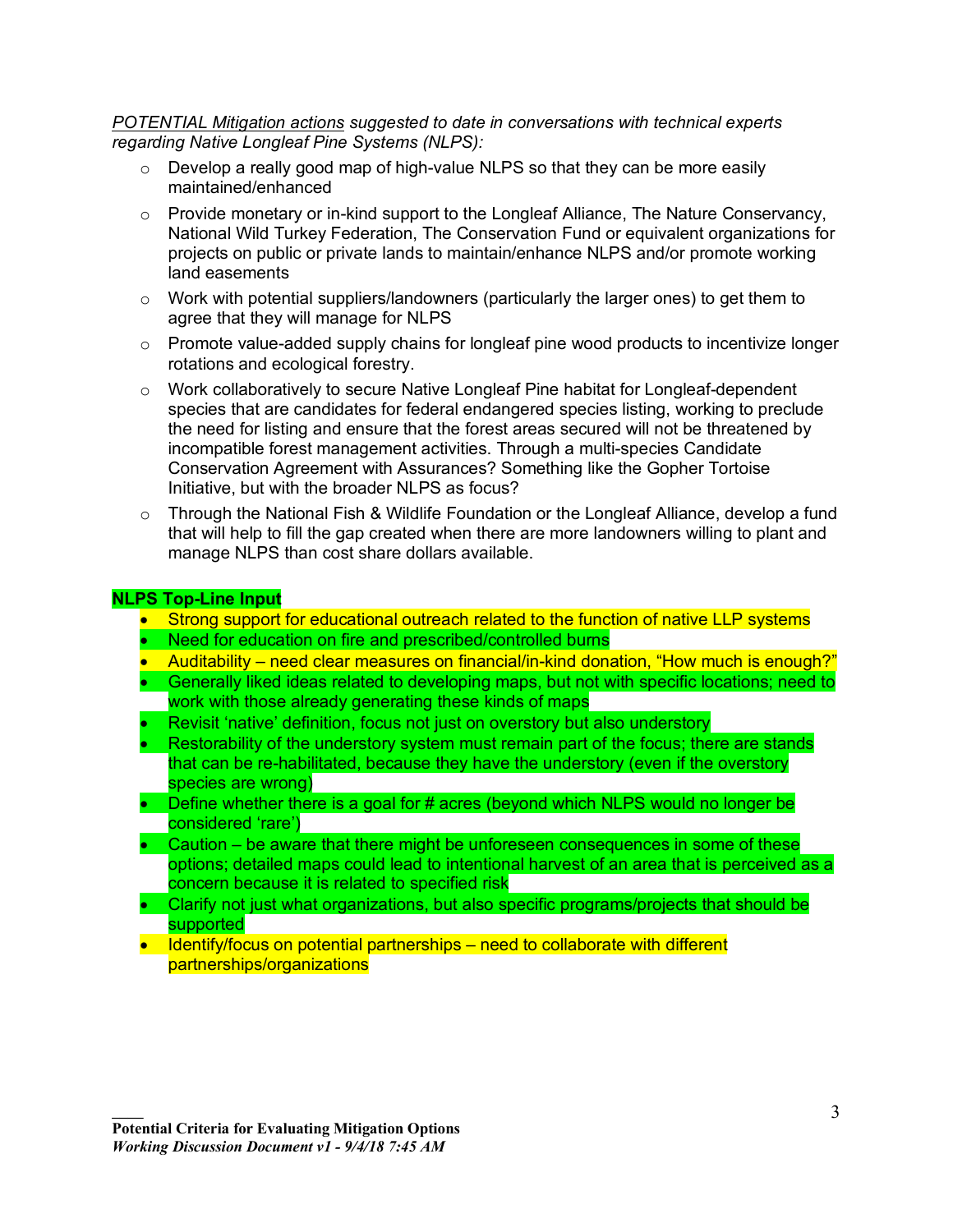# **Late Successional Bottomland Hardwoods – key dynamics to consider:**

- \* Much of the original Bottomland Hardwoods extent in the US was cleared for agriculture, and much of the remainder mismanaged, leaving very few intact examples.
- $\cdot \cdot$  Periodically inundated, floodplain forests, where the entire ecosystem is driven by hydrology. Even small changes to the hydrology can result in very significant effects on the system. Includes different species associations that vary depending upon the site characteristics.
- $\cdot$  Late successional stands are not defined by the species, as much as by the structural composition (e.g., more vegetative structural diversity) and existence of large wood debris, including standing hollow trees. Old Bottomland Hardwood stands are not particularly rare, but those with the defining characteristics are quite rare, due to a history of selective clear-cutting and high-grading.
- $\cdot$  Incompatible forest management can threaten remaining examples through changes to the canopy age and structure, hydrology and available large woody debris. Additional threats from forest management include spread of invasive species and economic drives that result in pressure for inappropriate harvests.

### *POTENTIAL Mitigation actions suggested to date in conversations with technical experts regarding Late Successional Bottomland Hardwoods (LSBH):*

- $\circ$  Identify areas that are more likely to have intact LSBH, assess the most effective methods for educating loggers about identification and compatible management of these forests, and implement methods identified.
- $\circ$  Create and fund a conservation fund to help projects focused on maintenance and enhancement of LSBH.
- $\circ$  Identify and restore examples of Bottomland Hardwoods that are very close to the functional and structural characteristics of Late Successional Bottomland Hardwoods, as defined by FSC US, and would require only a little extra effort to get them there. Goal would be to reduce rarity of LSBH.
- $\circ$  Develop and offer educational opportunities for foresters that increase knowledge about LSBH. Look for opportunities to do this through existing programs/initiatives, instead of re-inventing the wheel.
- $\circ$  Create and fund a fund that will provide grants to University research and/or extension programs that are: 1) already established and strong on forestry issues, particularly Bottomland Hardwoods, and 2) have experts and delivery mechanisms in place; focus on support for providing outreach on identification and compatible management opportunities for LSBH to foresters, landowners, and others who could have a positive impact on this rare forest type.

# **LSBH Top-Line Input**

- Need more information about what is working (re: management in these systems)
- "Yes" to systemic educational efforts, but won't get it right unless the effort integrates loggers, foresters, auditors, and landowners – need to link up with ongoing research and efforts by others
- Can build on existing systems and initiatives, but only with knowledge of where this rare type occurs
- Need a better definition for what we mean by Late Successional Bottomland Hardwoods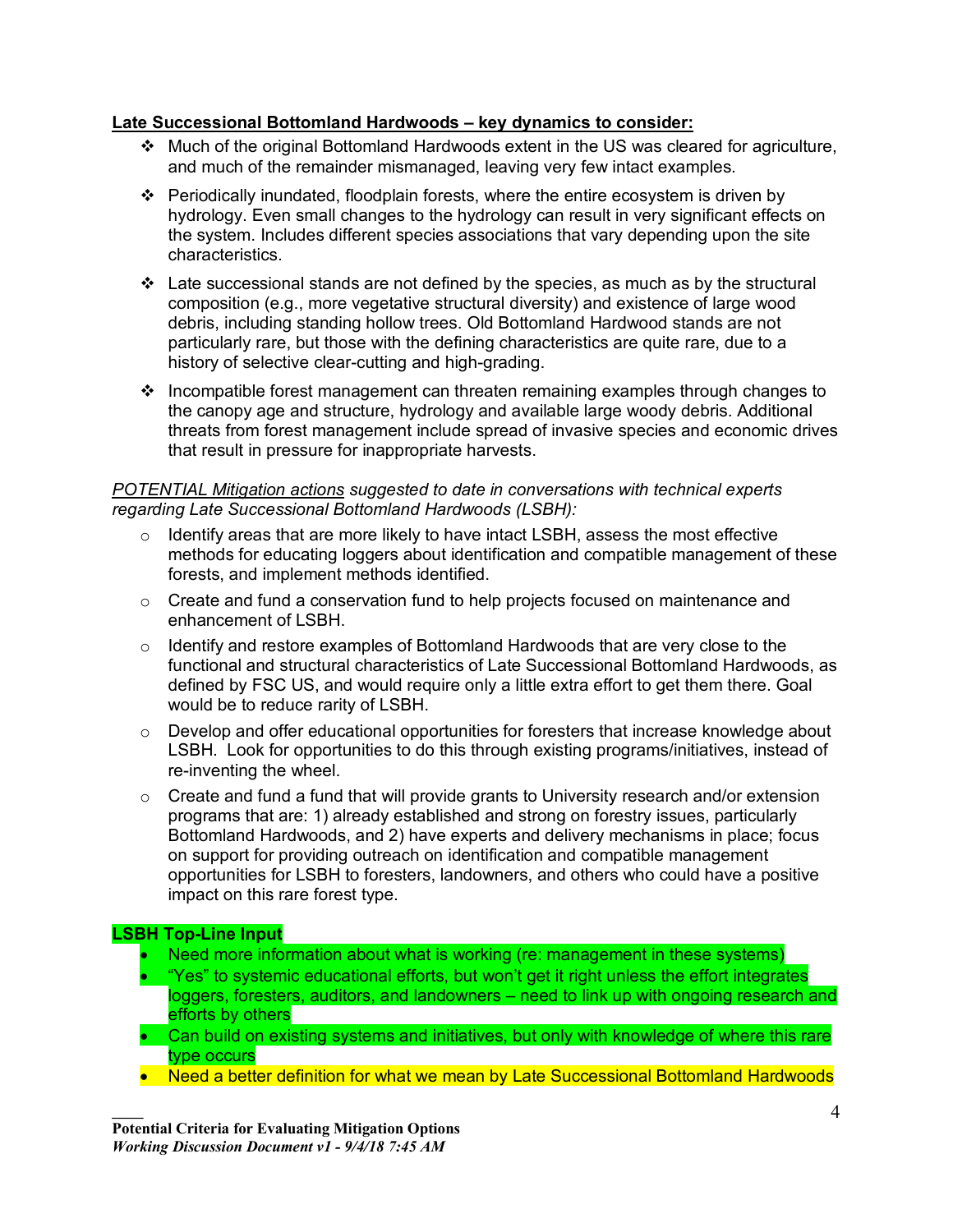## • "Create and fund a fund..." – need to define the expected sources of funds for these efforts

- "Identify and restore examples of Bottomland Hardwoods that are very close…and would require only a little extra effort…" – need clarity on what 'a little extra effort' means
- Overarching the entire approach must fit more cleanly/strongly within a managed forest approach; this is a complicated system – the trees don't live for hundreds of years like in the Pacific Northwest; we need a science-based approach and need to consider the full arc of the life-cycle for these systems
- There will be a negative impact if the requirement is to simply avoid; need a systemic and holistic silvicultural approach
- Emphasis on accountability related to donations; how much / how often / how long
- Landowners must be part of the overall approach to mitigation; need to address through education at a systemic scale
- Make space for an option that addresses preservation of small/fine scale sites that are otherwise inoperable (with present technology)

# **Forest Conversion - key dynamics to consider:**

- $\div$  Overall in the US, the rates of forest loss are very low with forest losses being balanced by forest gains at national and regional scales. However, at finer scales, forest conversion is occurring, primarily driven by urban development.
- v Mitigation options to address forest must help to achieve one of the following outcomes (drawn from the USFS Open Space Conservation Strategy):
	- A. Convene partners to identify and protect priority forest areas
	- B. Promote national policies and markets to help private landowners conserve forests
	- C. Provide resources and tools to help communities expand and connect forests
	- D. Participate in community growth planning to reduce ecological impacts and wildfire risks

## *POTENTIAL Mitigation actions suggested to date through focus group and public consultation regarding Forest Conversion:*

- $\circ$  Help landowners with tax relief programs, succession planning, etc. to reduce the incentives for them to view the forest as a financial burden, or to view conversion of their forest as a better financial alternative than maintaining it.
- $\circ$  Support/expand the Working Lands Trust, a "nonprofit corporation established in 2014 in partnership with NC Forestry Association to ensure long-term protection and sustainability of our nation's food and fiber supply."
- $\circ$  Grow healthy competitive markets that will motivate landowners to actively manage their forests and keep them healthy in ways that benefit the environment, wildlife, and the general public.
- o Actively participate in regional planning processes to support policies aimed at limiting conversion.
- $\circ$  Support organizations which address conversion but who do not permanently lock up conservation easements, rather promise to maintain and manage the forest as working forests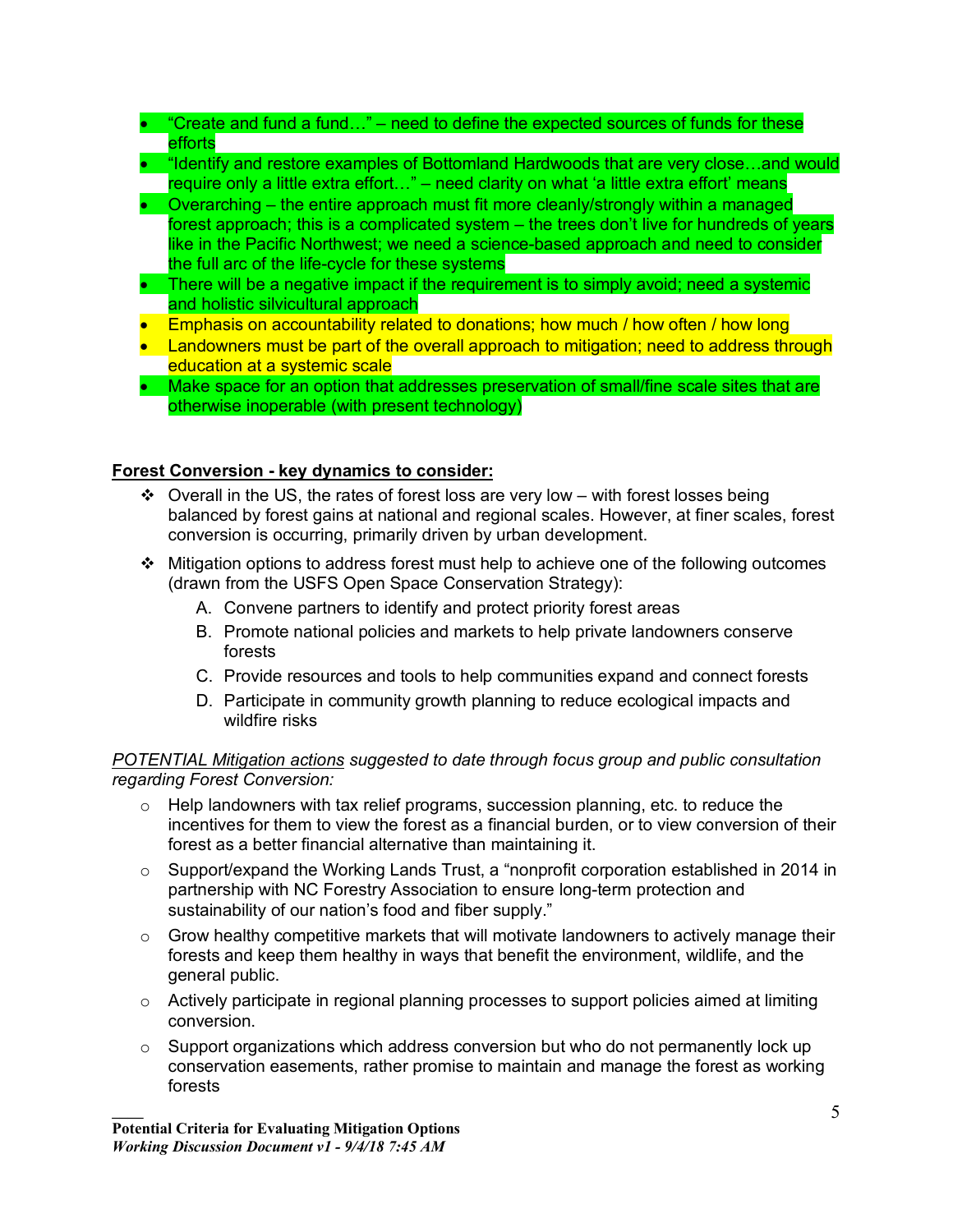- $\circ$  Community forest model: Communities would benefit from pro-bono work related to harvest planning, or purchase commitments for wood when restoration or commercial harvests occur (as opposed to conversion).
- $\circ$  Participation in pooled advocacy programs promoting wood and fiber markets, such as the USDA check-offs, as a way to establish rewards for owning forests (instead of converting them)

# **Conversion Top-Line Input**

- Using the USFS Open Space strategy provides a good foundation
- Is off-setting an option? *FSC Response: Mitigation actions are to be implemented to reduce the risk of sourcing material from 'unacceptable sources' such as places where forest conversion is occurring; off-setting would not reduce this risk.*
- Pay attention to unintended negative impacts (e.g., increased harvest pressure on smaller areas)
- For some CH the predominant driver for forest conversion is agriculture or natural resources (pipelines, extraction, etc)
- Education needs to happen at the landscape level, including for landowners, policy and other important influencers to reduce the incentives for conversion
- Growing healthy competitive markets for forest products is important
- #2 & #5 receive a lot of support (support existing Working Lands Trust, support landtrusts and working lands easements)
- Easements some disagreement on whether this is an appropriate tool; there could be a barrier due to upfront costs (a fund needed?)
- Urban growth is the major driver, and there may be an ability to lessen related forest conversions initially, unless threatened forest lands are permanently protected, it will not be possible to keep them from being converted in the long run
- Need options that are auditable; need options that are equal/comparable or alternatively a way to calibrate the options

# *~ TOP-LINE INPUT FOR REMAINING ISSUES WAS PROVIDED VIA POST-IT ~*

### **Houston Toad – key dynamics to consider:**

- \* Native to the central coastal region of Texas, in areas with soft sandy soils, typically with pine forest, but may also be mixed post oak-woodland savannah. Distribution now limited to a small number of populations in a few counties.
- $\cdot \cdot$  The target forest ecosystem conditions for Houston toads include the following: (1) a mixed plant species composition, (2) canopy cover (ideally 80 percent), (3) an open understory with a diverse herbaceous component, and (4) breeding pools with shaded edges
- v Some forestry practices, such as clearcutting (particularly near breeding ponds and the uplands adjacent to these ponds), are harmful to the species. Other forestry practices such as thinning and burning, may benefit the toad.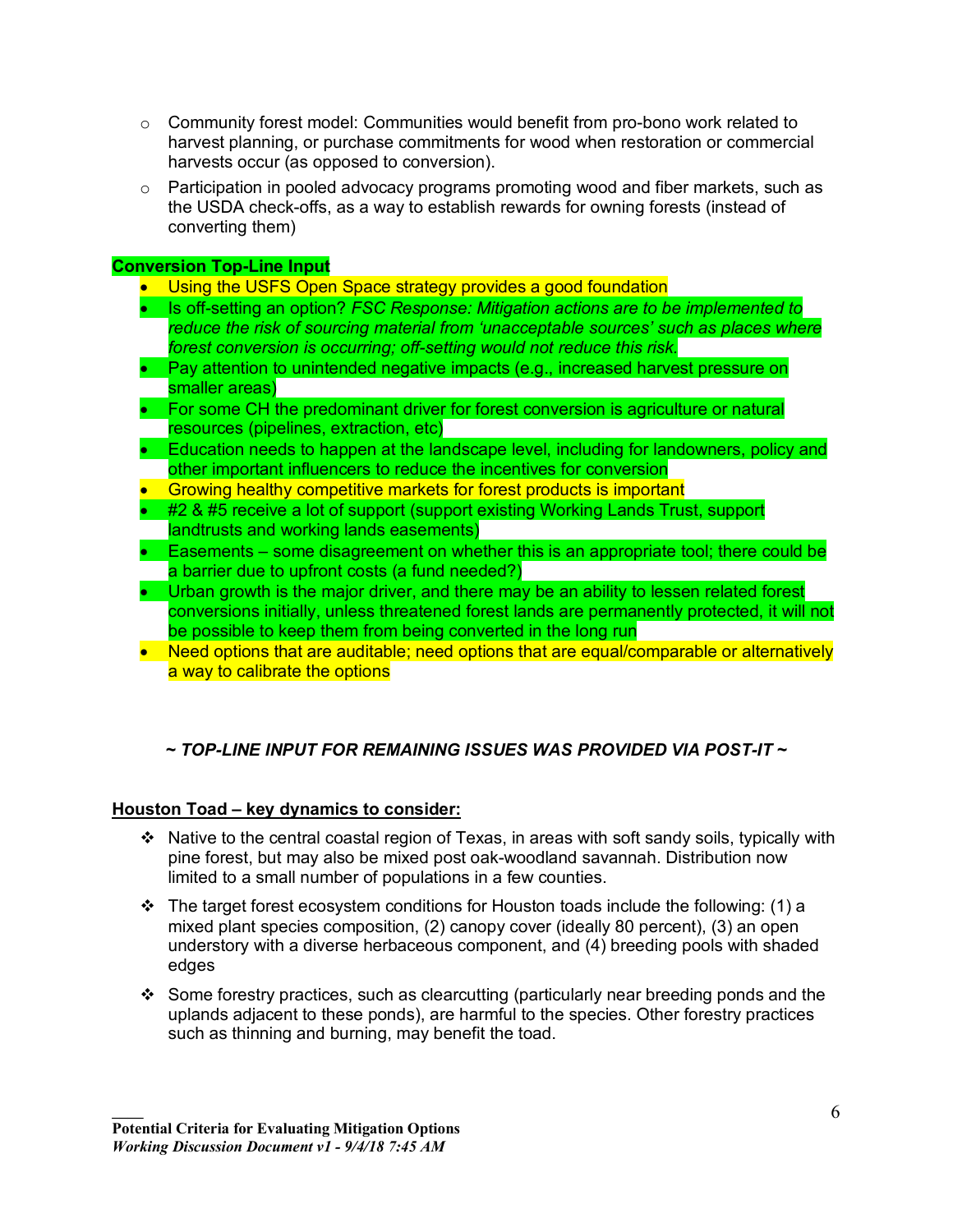*POTENTIAL Mitigation actions suggested by conservation actions for the Houston Toad in the Texas Conservation Action Plan and by the US Fish & Wildlife Service's Houston Toad Habitat Guidelines document:*

- $\circ$  Support finalizing a Houston Toad Safe Harbor Agreement for the full range extent to promote conservation and reintroduction efforts with regulatory assurances for private landowners.
- $\circ$  Work with Texas Parks and Wildlife Department and the conservation community to expand the landowner incentive network and enhance connectivity among Houston Toad sites.
- $\circ$  Work with Farm Bill and Partners Program to implement beneficial land management practices on suitable lands using current Houston Toad guidelines.
- $\circ$  Promote completion and implementation of a published update of the Houston Toad Recovery Plan.
- $\circ$  Support research to quantitatively assess the results of management practices and research on the habitat needs for the Houston toad and its prey base (including, but not limited to canopy cover, stem density of canopy and shrub cover, and ground cover density).

# **Dusky Gopher Frog (Mississippi Gopher Frog) – key dynamics to consider:**

- v Historically occurred on the Coastal Plain from eastern Louisiana to the Mobile River delta in Alabama. Now only known from one site in Harrison County and a couple of sites in Jackson County, MS, although there are also active efforts to reintroduce into wetlands in Perry County, MS.
- $\cdot \cdot$  Occurs in upland areas of sandy soils that were historically forested with longleaf pine and in temporary wetland breeding sites within the forested landscape. Most of its life cycle is spent in or near underground areas of refuge that historically were gopher tortoise burrows.
- $\cdot \cdot$  Changes in forest type from longleaf pine to other forest types and land management practices that alter the soil horizon, forest litter, herbaceous community and the occurrence of down woody debris can have negative effects on the species. Additionally, timber site prep and other forestry practices that alter temporary wetlands can damage breeding areas.

*POTENTIAL Mitigation actions suggested to date in conversations with technical experts regarding the Dusky Gopher Frog, and by conservation actions in the Mississippi Wildlife Action Plan:*

- $\circ$  Actions that will promote Longleaf Pine forests within the species' range
- $\circ$  Actions that will promote fire as a management tool for the forests within the species' range
- o Actions that will reduce the destruction of ephemeral ponds (temporary pools) within the species' range
- $\circ$  Actions that reduce the use of bedding as a forest management technique within the species' range
- o Support research on terrestrial habitat requirements of the species
- o Support reintroduction efforts to reduce rarity of the species

**Potential Criteria for Evaluating Mitigation Options** *Working Discussion Document v1 - 9/4/18 7:45 AM*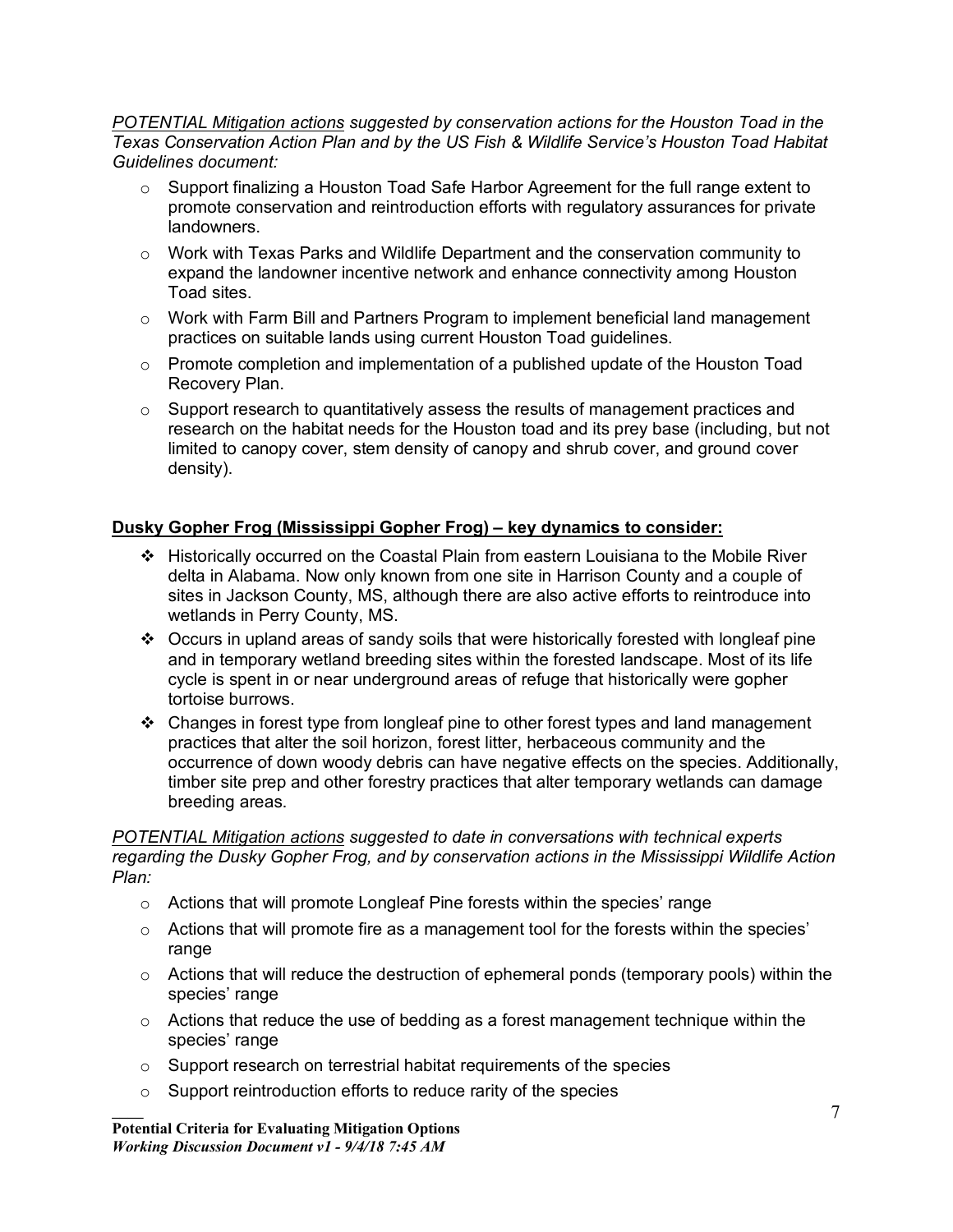### **Patch-nosed Salamander – key dynamics to consider:**

- $\div$  A relatively newly identified species, first described in 2009. It is the smallest known salamander in North America – typically around 5 cm in length, half of which is the tail.
- Currently known from 17 first- and second-order streams in a  $\sim$  21 km2 area (i.e.,  $\sim$  5200 acres) in Georgia and South Carolina, but more sites likely will be found. In general, these are very small streams in narrow, steep-walled ravines. Because they're small headwaters, most of the sites probably only have an occupied stream-length of a few hundred meters, so the actual acreage occupied is relatively small.
- v Some of these sites empty directly into the Tugaloo River, while others are tributaries of smaller streams in the region. 14/17 occupied sites are in the Chattahoochee National Forest; two are on private property; one is in the Brasstown Heritage Preserve in the Sumter National Forest.
- $\cdot \cdot$  The species appears to depend on riparian habitat, so any factor that would disrupt water flow, canopy cover, or the leaf-littler layer would likely impact the species. Other threats likely include localized damage from hogs and leaf-litter loss from invasive Asian earthworms

*POTENTIAL Mitigation actions suggested to date in communications with technical experts regarding the Patch-nosed Salamander, and ideas drawn from mitigation actions suggested for the Cheoah Bald Salamander:*

- o Actions that will reduce negative impacts at known sites
- $\circ$  Invest in research to improve knowledge of species distribution, other population characteristics and best management practices
- $\circ$  Develop partnerships with universities and other NGOs that can influence land management within the species range (e.g., organizations associated with recreation within the National Forests that could become champions for the species)
- $\circ$  Participate in Chattahoochee and Sumter National Forest management planning discussions to influence management within the species' range
- $\circ$  Support working lands easements within the species range; consider contributions to FSC that are pooled and used together to maximize their impact

# **Southern Appalachian Critical Biodiversity Area - key dynamics to consider:**

- $\cdot \cdot$  The concentration of biodiversity in this area is driven by highly diverse aquatic habitats, glades, and montane longleaf pine. The Cahaba River watershed is at the core of this biodiversity hotspot, but the CBA includes other smaller water courses as well.
- v Montane longleaf pine habitats occur in steep rolling topography historically maintained by fire, mostly outside of or on the edge of the Coastal Plain. Biodiversity values are driven in part by the understory plant community.
- $\div$  Identified threats to the aquatic habitats from forest management activities include nonpoint source pollution in aquatic habitats (primarily sediments, but also fertilizers, herbicides and pesticides, when mis-managed near water bodies), and disturbance to riparian zones.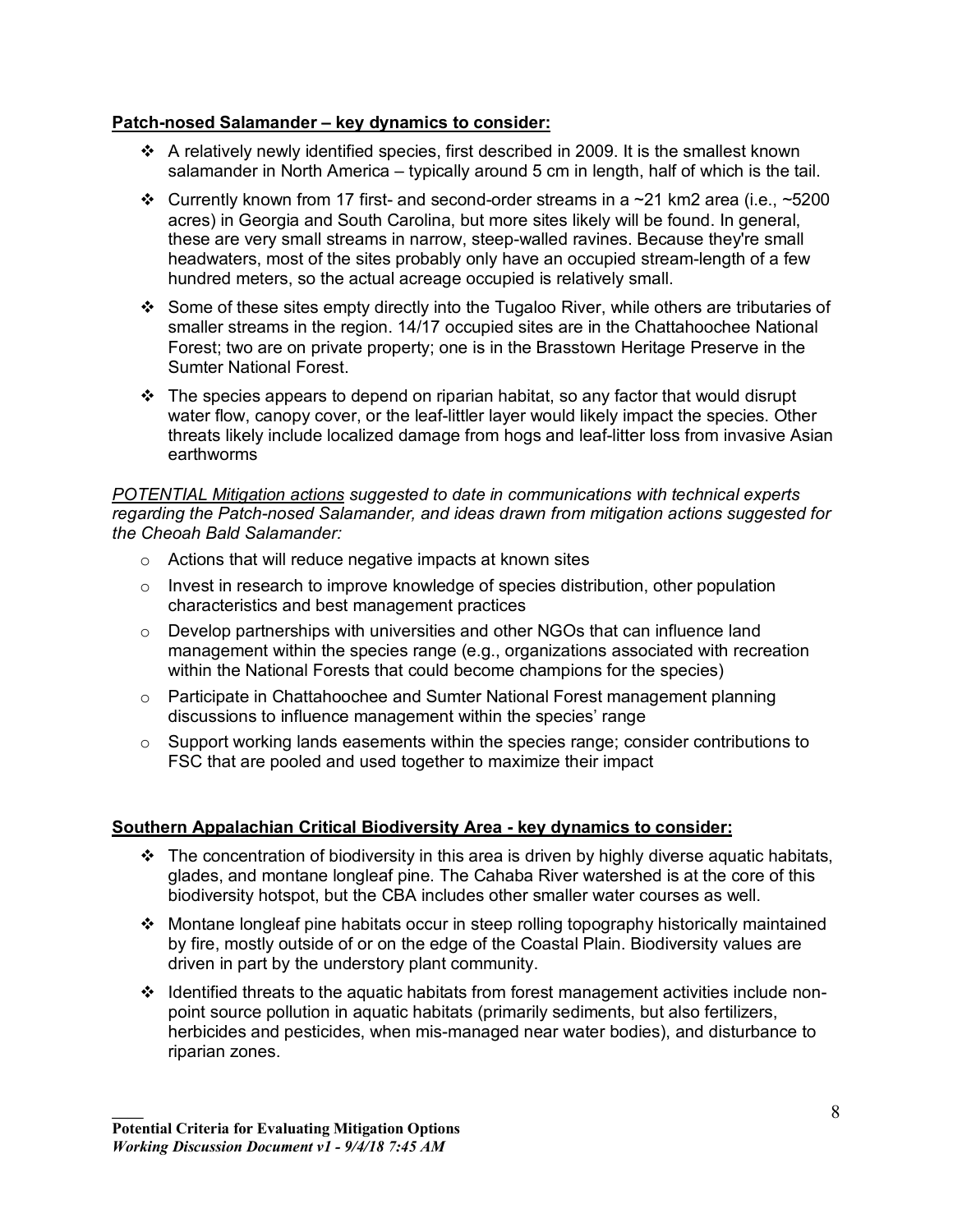$\cdot$  Montane longleaf pine values can be adversely affected by forest management activities via conversion of longleaf to other pine types, and the use of management techniques that have the potential to inhibit native understory communities.

### *POTENTIAL Mitigation actions suggested by actions identified for the Central Appalachian CBA and for Native Longleaf Pine Systems (NLPS):*

- o Support research into the effectiveness of forestry BMPs related to steep slope logging techniques within the Southern Appalachian CBA, followed by efforts to adapt the BMPs in associated states if/as indicated by the results
- o Improve/promote/support/develop/encourage logger/landowner education to increase and improve the implementation of forestry BMPs within the Southern Appalachian CBA, specifically those that reduce siltation and address steep slope impact
- $\circ$  Meaningful engagement with land trusts active within the Southern Appalachian CBA to access sustainably managed forests that protect aquatic habitat
- $\circ$  Provide monetary or in-kind support to the Longleaf Alliance, The Nature Conservancy, National Wild Turkey Federation, The Conservation Fund or equivalent organizations for projects on public or private lands to maintain/enhance NLPS and/or promote working land easements
- $\circ$  Promote value-added supply chains for longleaf pine wood products to incentivize longer rotations and ecological forestry.
- o Through the National Fish & Wildlife Foundation or the Longleaf Alliance, develop a fund that will help to fill the gap created when there are more landowners willing to plant and manage NLPS than cost share dollars available.

# **Cape Fear Arch Critical Biodiversity Area - key dynamics to consider:**

- $\div$  The region is considered to have the greatest biological diversity along the Atlantic Coast north of Florida and has been identified in numerous publications as a high priority area for conservation. Important drivers of biodiversity in this region include longleaf pine forests and pocosins (coastal peatlands)
- \* Pocosins occur within nutrient-poor peatlands in shallow depressions on plateaus and are typically continuously saturated with water. They harbor rare species like the venus fly trap and Red-cockaded Woodpecker.
- $\div$  Longleaf pine forests once covered much of the Atlantic Coastal Plain, but the extent and condition of the system has been severely depleted and it is now considered to be one of the rarest forest types globally.
- $\div$  Threats to both natural communities from forest management activities include conversion to pine types that are not native to the location, changes to surface hydrology from bedding practices and specifically for longleaf pine, management techniques that inhibit native understory communities.

### *POTENTIAL Mitigation actions suggested to date in conversations with technical experts regarding the Cape Fear Arch CBA and associated biodiversity:*

 $\circ$  Work with land trusts and other conservation organizations to clearly identify and map those very small, very sensitive natural communities that should be managed very carefully, such as old-growth stands of cypress/gum swamps or Longleaf pine and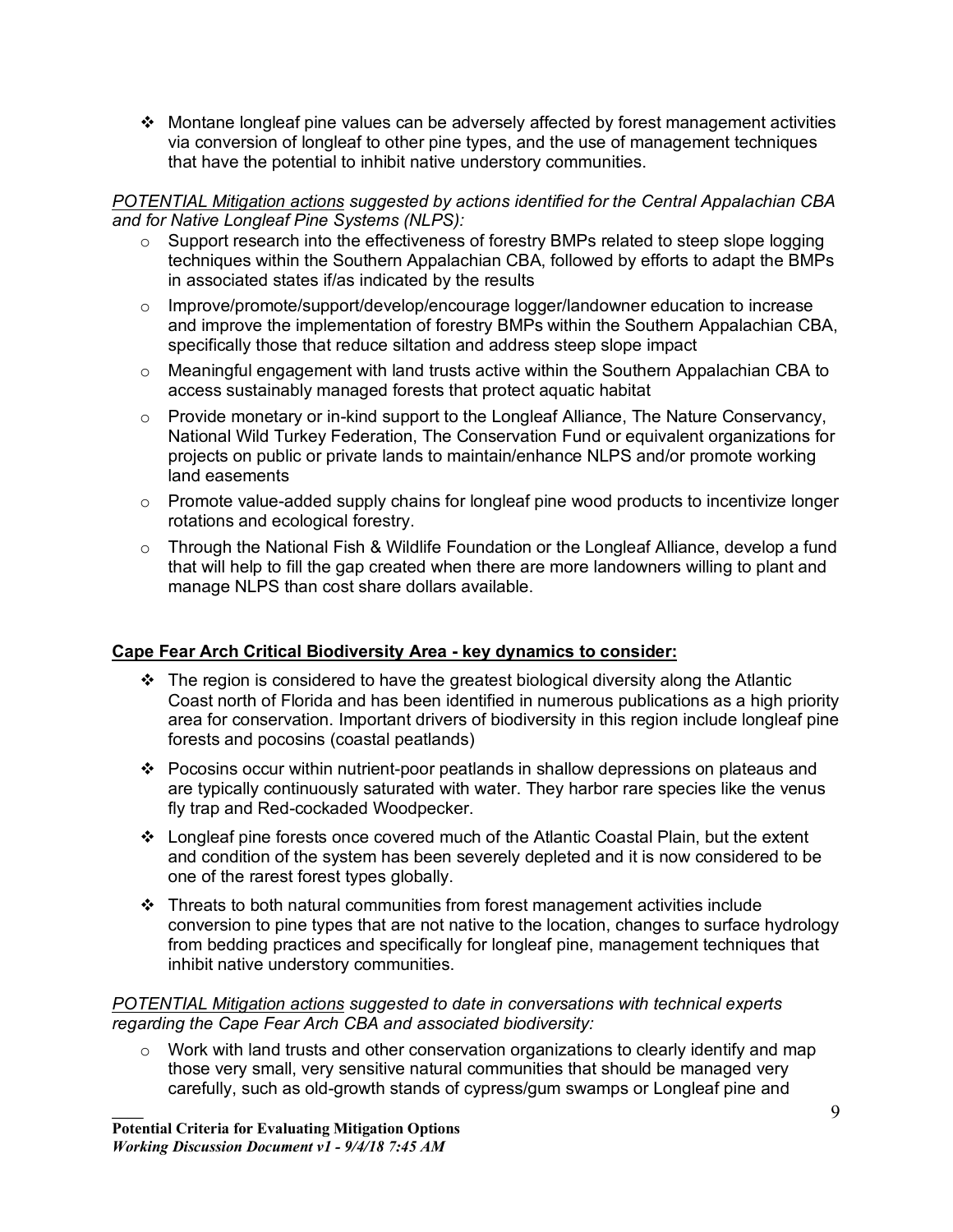embedded small wetland communities that can be damaged by forest management machinery

- $\circ$  Improve logger, landowner and forester education to reduce the use of bedding practices within the Cape Fear Arch CBA
- $\circ$  Influence forest practices regulations or policies to reduce the use of bedding practices within the Cape Fear Arch CBA
- $\circ$  Work in partnership with Partners for Fish & Wildlife, the North Carolina Wildlife Commission and the Natural Resources Conservation Service (Farm Bill) to increase the use of fire as a management tool within the Cape Fear Arch CBA
- o Support the establishment of a Prescribed Burn Association
- o Promote incentives for landowners to manage for longer rotation forestry, such as landowner recognition, workshops for landowners and market incentives.
- o Participate in Cape Fear Arch Conservation Collaboration meetings and help to promote their objective of enhancing cooperation and communication regarding regional conservation issues within the CFA landscape

# **Florida Panhandle Critical Biodiversity Area - key dynamics to consider:**

- $\div$  The Florida Panhandle is reported to be one of the 5 richest biodiversity hotspots in North America. This concentration of biodiversity is driven by the river systems (particularly the Apalachicola River), longleaf pine savanna habitat and unique steephead ravines.
- $\cdot \cdot$  The Apalachicola River meanders through a swampy, forested floodplain and the river basin contains the greatest diversity of freshwater fish in Florida. Insufficient ground cover and inadequate buffers associated with forestry operations are identified as sources for sediments entering aquatic habitats.
- $\div$  Historically longleaf pine savanna supported incredibly high species richness and were maintained by fire. Eglin Air Force Base within this CBA includes one of the largest remaining longleaf pine forests under single ownership. Longleaf pine values can be adversely affected by forest management activities via conversion of longleaf to other pine types, and the use of management techniques that have the potential to inhibit native understory communities.

### *POTENTIAL Mitigation actions drawn from the Florida Wildlife Action Plan and from US Fish & Wildlife priority actions for the Panhandle region:*

- $\circ$  Support ongoing efforts to improve or conserve the water and land resources in the Apalachicola River Basin, such as: the Nature Conservancy's (TNC) Apalachicola Bluffs and Ravine Preserve and Longleaf Pine Restoration Project; the Apalachicola Riverkeeper's education, monitoring and research efforts; the Florida Department of Environmental Protection's Watershed Restoration Program; and implementation of the Northwest Florida Water Management District's (NWFWMD) Surface Water Improvement (SWIM) Plan
- o Work within the Eglin Air Force Base/Blackwater State Park/Conecuh National Forest Significant Geographic Area identified by the Longleaf Partnership Council to restore and maintain open multi-aged, historic pine communities.